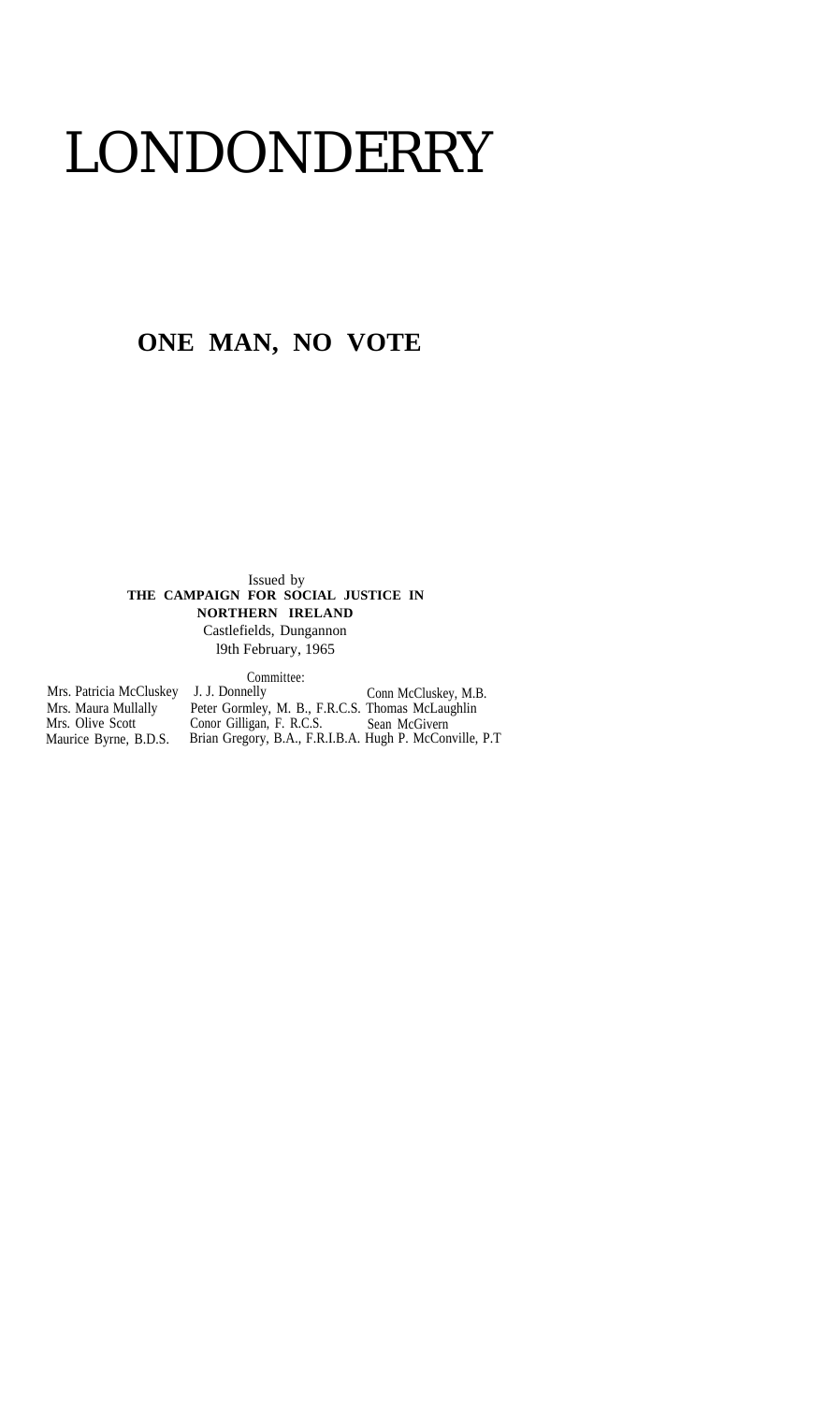#### INTRODUCTION

Since 1920, when Ireland was divided, the Republic of Ireland has been a separate independent state while Northern Ireland has remained an integral part of the United Kingdom, governed by a subordinate parliament at Stormont, Belfast. The Westminster Parliament has overall authority in Northern Irish affairs.

There are six counties in Northern Ireland, the eastern three, Antrim, Down and Armagh are predominantly Protestant; the western three, Londonderry, Tyrone and Fermanagh, predominantly Roman Catholic.

The natural capital of the eastern counties is Belfast, of the western counties, the city of Londonderry. Derry is the second city in size in Northern Ireland with a deep sea port and a naval base.

The Northern Ireland state has been controlled for over forty years by the Conservative and Unionist party. No Catholics are admitted to membership of this party.

The Conservatives have, through the years, continued to consolidate their position by strengthening the economy of the eastern half of the state and encouraging few industries to set up in the western counties.

In the past year or two even more determined attempts have been made to further weaken and depopulate the western three counties in the following ways:

1. There were two separate railway lines to Londonderry. In the interests of economy it became necessary to close one of them. The one to be 'axed' traversed the western region. This has left Fermanagh, Tyrone and practically all of the county of Londonderry with no railway whatever. The other three counties have two separate systems, one running north from Belfast, the other south.

2. In order to further strengthen the relatively prosperous east, the government of Northern Ireland is to build a New City in County Armagh. Mr. Geoffrey Copcutt was engaged as its chief designer. He is an Englishman who came here after planning Cumbernauld New City near Glasgow. After over a year's work he resigned sayinig, "I have become disenchanted with the Stormont scene." He suggested the abandonment of the New City and that the development of Londondeny should be concentrated upon in order to give the province a reasonable balance.

3. The government in February 1965 accepted the Wilson Plan for economic development (H.M. Stationery Office in Belfast). This report outlined four centres for rapid industrial development all within a 30 mile radius of Belfast, and none in the western counties.

4. In February, 1965, the government also accepted the Lockwood Report. (H.M. Stationery Office, Belfast). Here, Londonderry was rejected as the site for a new university, in spite of the fact that Magee University College, a hundred year old institution, is at present providing the first tww years of university education in centain subjects. Copcutt in his statement said "Londonderry is the Obvious choice to expand as the centre for higher education outside Belfast . . . It could prove the most promising way of unifying the present populations and integrating future immigrant communities."

#### **GERRYMANDER**

In the three Ulster counties where the Conservatives are in a minority, control is sill maintained by the manipulation of electoral boundaries in a very undemocratic way known as "gerrymandering."

There was a separate seat for the city of Londonderry in the early years of the Stormont parliament.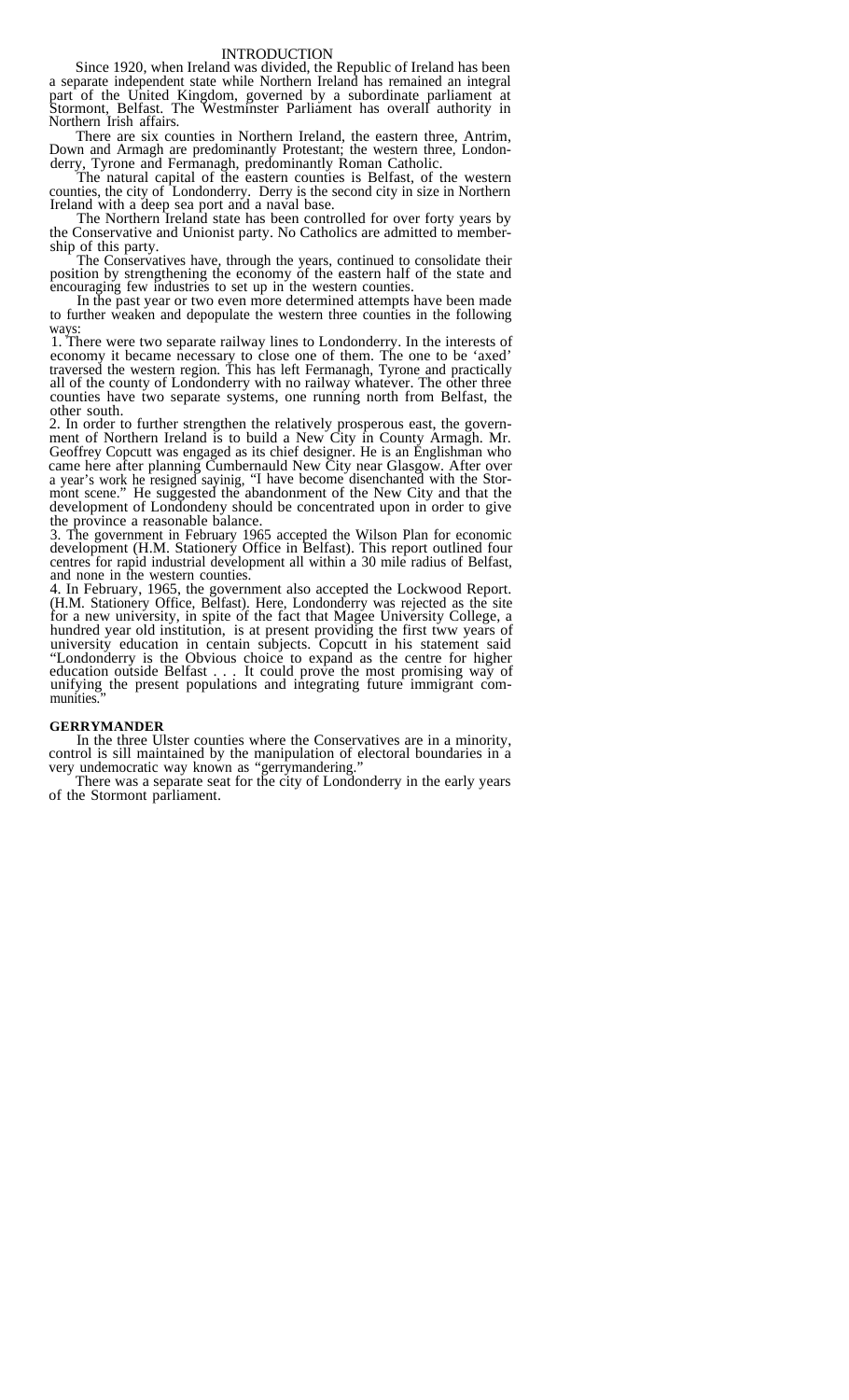Because of the preponderance of Catholics the constituency returned a Nationalist (Catholic) member.

In order to neutralise the seat, the electoral division was re-arranged. The city Itself was cut into two, Foyle returning a Nationalist.

The boundary of the 'City' was stretched eight miles into the country. The map below illustrates the way this was done and how the planners of the new boundary of the City constituency found it necessary to reach out to include pockets of Conservative (Protestant) voters, without reference to natural geographical features, in order to scrape together a Conservative and Unionist majority.

It is in local government franchise, however, that the "gerrymander" injustice is seen at its worst.

In local elections in Britain all adults over twenty-one have a vote. In Northern Ireland only a householder and his wife can vote. In addition limited companies are allotted six votes each. Catholics are denied houses and therefore lose voting strength. This is Conservative policy.

LONDONDERRY PARLIAMENTARY CONSTITUENCIES

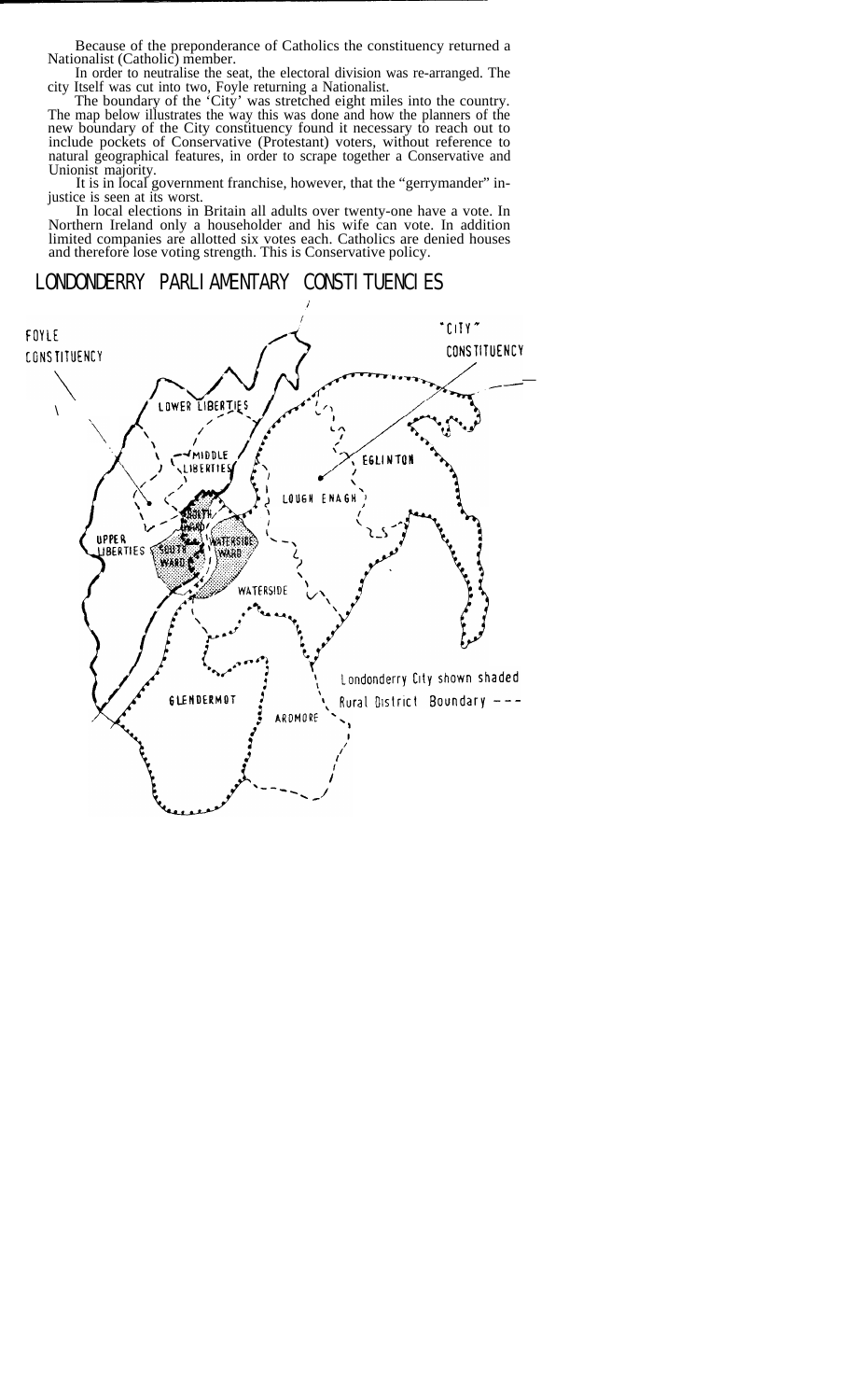#### **Here are the 1964 figures for Londonderry:**

| Roman Catholic adults over 21 | Roman Catholics with               |
|-------------------------------|------------------------------------|
| 19.870                        | local Government vote              |
|                               | $14,325$ (inc. 257 company votes)  |
| Ckmservative aduks over 21    | Conservative adults with           |
| 10.573                        | local Government vote              |
|                               | $9,235$ (inc. $902$ company votes) |

The wards are "gerrymandered" as to size and composition. The surplus Catholics are found in one large ward. The final result for Derry can be seen in the diagram on the back page.

The minority Unionist vote is thus able to elect the Mayor of Londonderry, who ex officio is a member of the Northern Ireland Senate, the salaried Upper House.

**TOTAL POPULATION OF LONDONDERRY:** Census of Population Northern Ireland 1961 (H.M.S.O., BeLfast)

> Roman Catholic 36,049<br>Protestant 17.695 Protestant

#### **HOUSING INJUSTICES**

The housing situation causes most misery. The result of the housing qualification is that the Conservative and Unionist dominated Council will build and grant houses to Catholics more readily in the South Ward but, to preserve Conservative voting majority, only a small proportion of North and Waterside Ward houses are allotted to Catholics.

All the land in the South Ward has been used up, yet the corporation refuses to extend the city boundary.

All local authority houses in the city are allocated by one man, the Lord Mayor. The housing committee does not function.

Summary of the allocation of new houses in Londonderry and district since the war:—

#### **CITY**

**North Ward** (Houses let to Catholic tenants and to others)

|                                   | Catholics | <b>Others</b> |
|-----------------------------------|-----------|---------------|
| Academy Road (Corporation Houses) |           | 34            |
| Cloughglass<br>,,                 | 34        | 242           |
| Northland<br>,,                   |           | 101           |
| Other Areas<br>,,                 |           |               |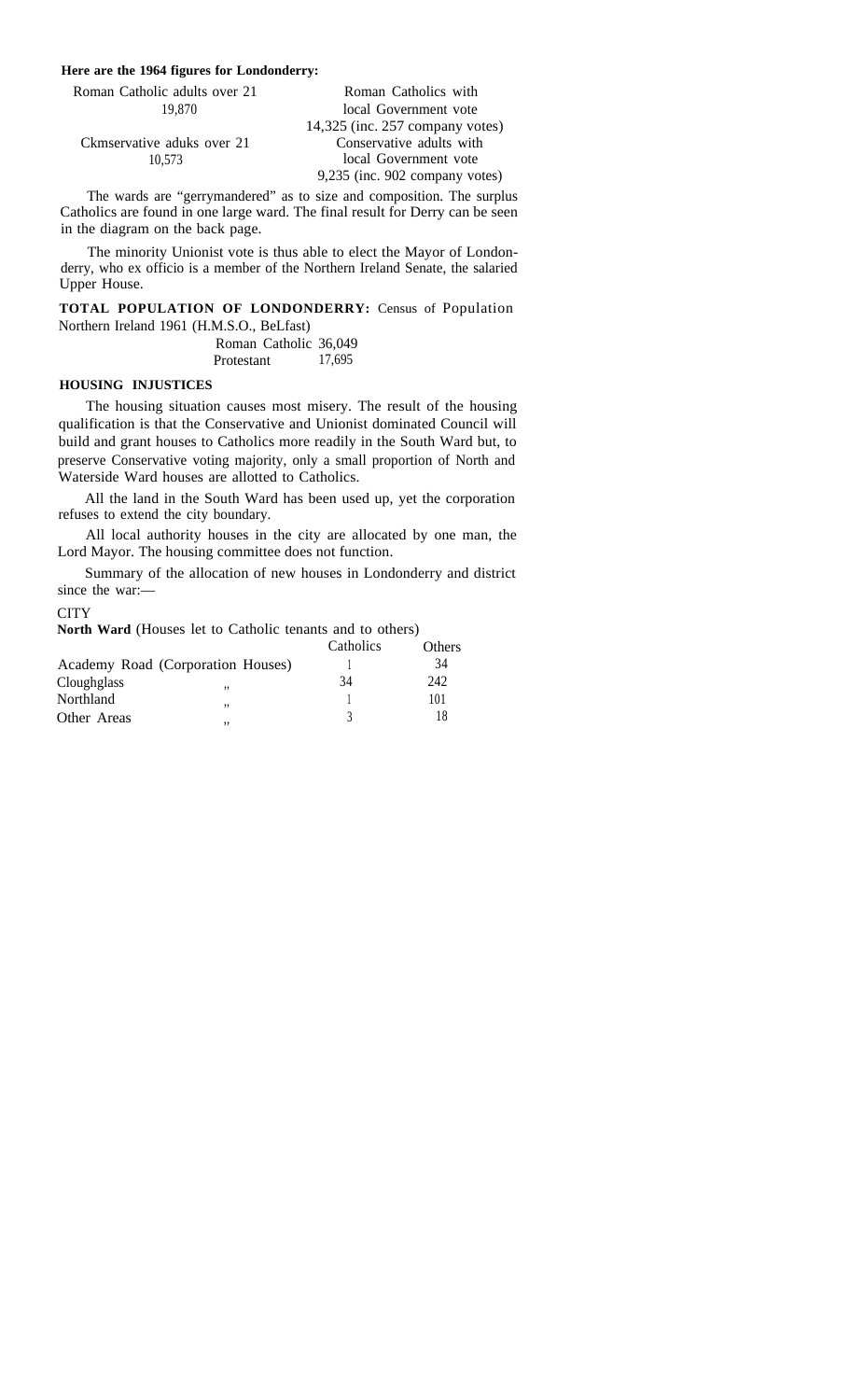| Waterside Ward                     |                                      |        |     |
|------------------------------------|--------------------------------------|--------|-----|
| Lisnagelvin<br>. 9                 |                                      | 34     | 275 |
| Rossdowney                         |                                      | 11     | 83  |
| Other Areas                        |                                      | 74     | 122 |
| South Ward                         |                                      |        |     |
| Creggan                            | Ш<br>$\overline{\phantom{a}}$        | $754*$ | 6   |
| <b>Other Areas</b>                 |                                      | 241    |     |
| Creggan                            | $(Housing Trust) +$                  | 1,021  | 43  |
| Other Areas                        | ,,                                   | 38     |     |
| Totals for the City                |                                      | 2,212  | 924 |
| RURAL AREA                         |                                      |        |     |
| <b>Upper Liberties</b>             |                                      |        |     |
| (Rural district houses)            |                                      |        | 16  |
| <b>Lower Liberties</b>             |                                      |        |     |
| (Ballynagan Rural district houses) |                                      | 1      | 15  |
| <b>Middle Liberties</b>            |                                      |        |     |
| (Rural district houses)            |                                      | 25     | 19  |
| (Housing Trust—Belmont)            |                                      | 37     | 239 |
|                                    | <b>Totals for the Rural District</b> | 62     | 258 |

\*please note the tendency, widespread in Northern Ireland, of both the Corporation and the Housing Trust to segregate the people into religious 'ghettos'.

+The Housing Trust is a government sponsored agency which builds houses for letting. It has freedom to choose tenants and usually selects the better off people since they make more stable tenants, the most needy are thus often passed over.

At first sight housing allocations in the Borough appear to be reasonable. This is not so, because:

 1. Catholic councillors tell us that there are upwards of 2,000 Catholic families still waiting to be housed.

2. There are practically no Protestants unhoused in Derry.

3. The Catholic population is younger and is growing much faster. There his been an increase of 459 in the Catholic electorate during the past year.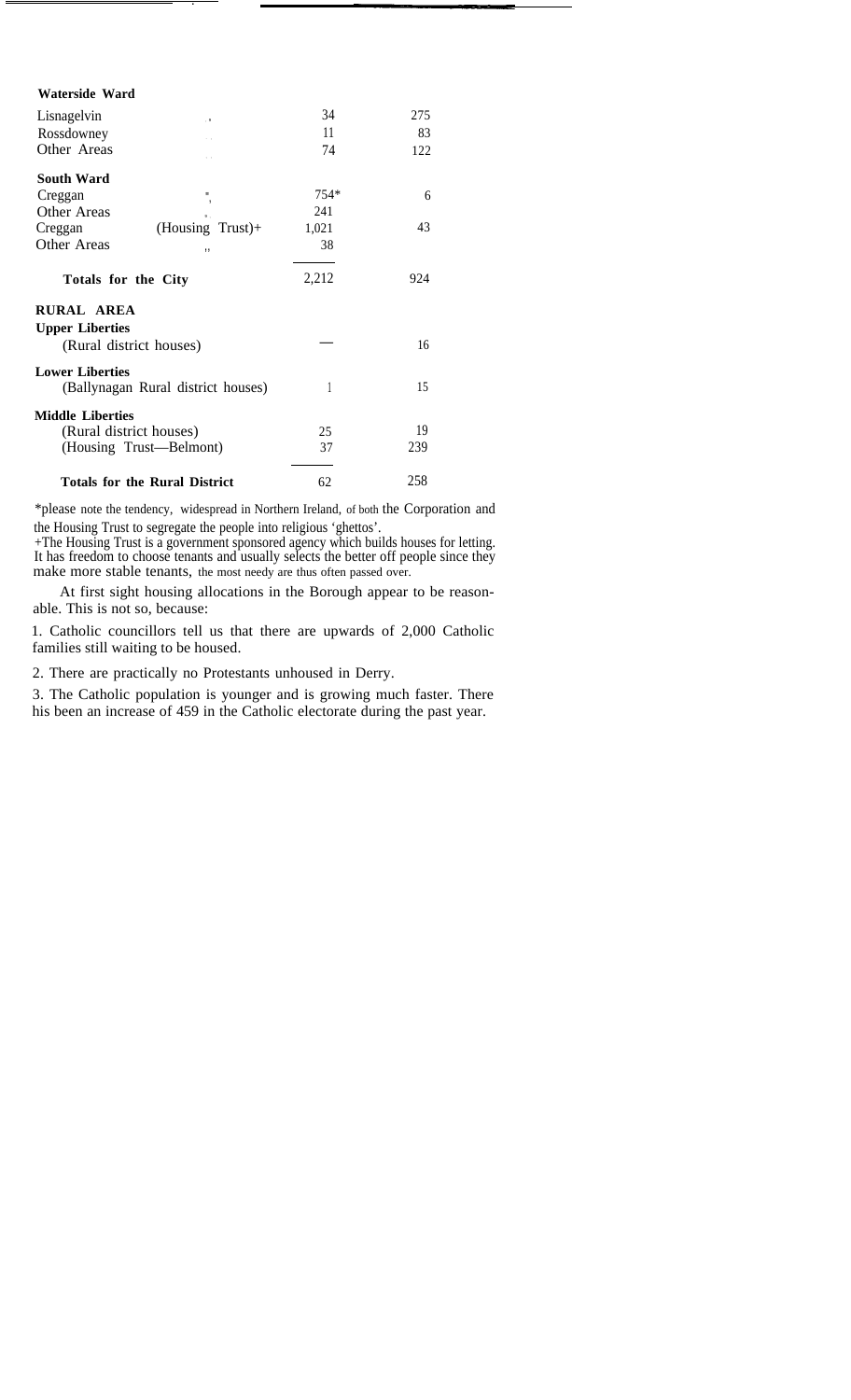4. The backlog of people waiting to be housed after World War II had a large preponderance of Catholic families.

Housing needs at that time were so desperate that hundreds of families, nearly all Catholic, "squatted" into Nissen huts which had just been vacated by the American Army.

Even now, more than twenty years later, many of these people have not yet been re-housed (the precise number at this moment is 59 huts, housing 90 families), in spite of the fact that the huts are in a tumbledown condition and rat-infested.

Springtown Camp, as it is called, has been owned and administered during all this time by Londonderry Corporation.

#### **EMPLOYMENT INJUSTICES**

The Conservatives see to it that their adherents receive most of the favours. Herewith the Borough employment position:

### **DERRY COUNTY BOROUGH**<br>Salaries of heads of denartments (

| Salaries of heads of departments (1st April, 1964)<br>Town clerk<br>£3,310 |                 |
|----------------------------------------------------------------------------|-----------------|
|                                                                            |                 |
| City accountant<br>2,665                                                   |                 |
| 2,665<br>City surveyor                                                     |                 |
| Electricity superintendent<br>2,665                                        |                 |
| Director of education<br>2,665                                             |                 |
| Medical officer<br>2,555                                                   |                 |
| City solicitor<br>2,525                                                    |                 |
| School dentist<br>2,020                                                    | All Protestants |
| Sanitary officer<br>1,805                                                  |                 |
| Housing architect<br>1,700                                                 |                 |
| Welfare officer<br>1,460                                                   |                 |
| Housing manager<br>1,255                                                   |                 |
| Rate collector<br>1,170                                                    |                 |
| Librarian<br>1,060                                                         |                 |
| Parks superintendent<br>900                                                |                 |

#### **Salaries of Other Employees**

|                     | Protestant |                 | Catholic |                 |
|---------------------|------------|-----------------|----------|-----------------|
| Department          | Number     | <b>Salaries</b> | Number   | <b>Salaries</b> |
| Town clerk's office | 8          | 5,375           |          |                 |
| City accountant's   | 16         | 10,710          |          | 280             |
| Rates Department    |            | 3,715           |          |                 |
| City surveyor       | 25         | 21,870          | 8        | 5,480           |
| Housing department  | 12         | 7.505           | 6        | 4,315           |
| Sanitary department |            | 6,845           |          | 2,455           |
| Electricity         | 8          | 4,620           |          | 2,455           |
| Health              | 11         | 8,890           |          | 305             |
| Welfare             | 12         | 9,435           |          | 3,250           |
| Education           | 23         | 13,664          | 3        | 1,860           |
| Cemetery            |            | 820             |          |                 |
| Library             |            | 555             |          |                 |

145 Protestants earning £94,004

32 Catholics earning £20,400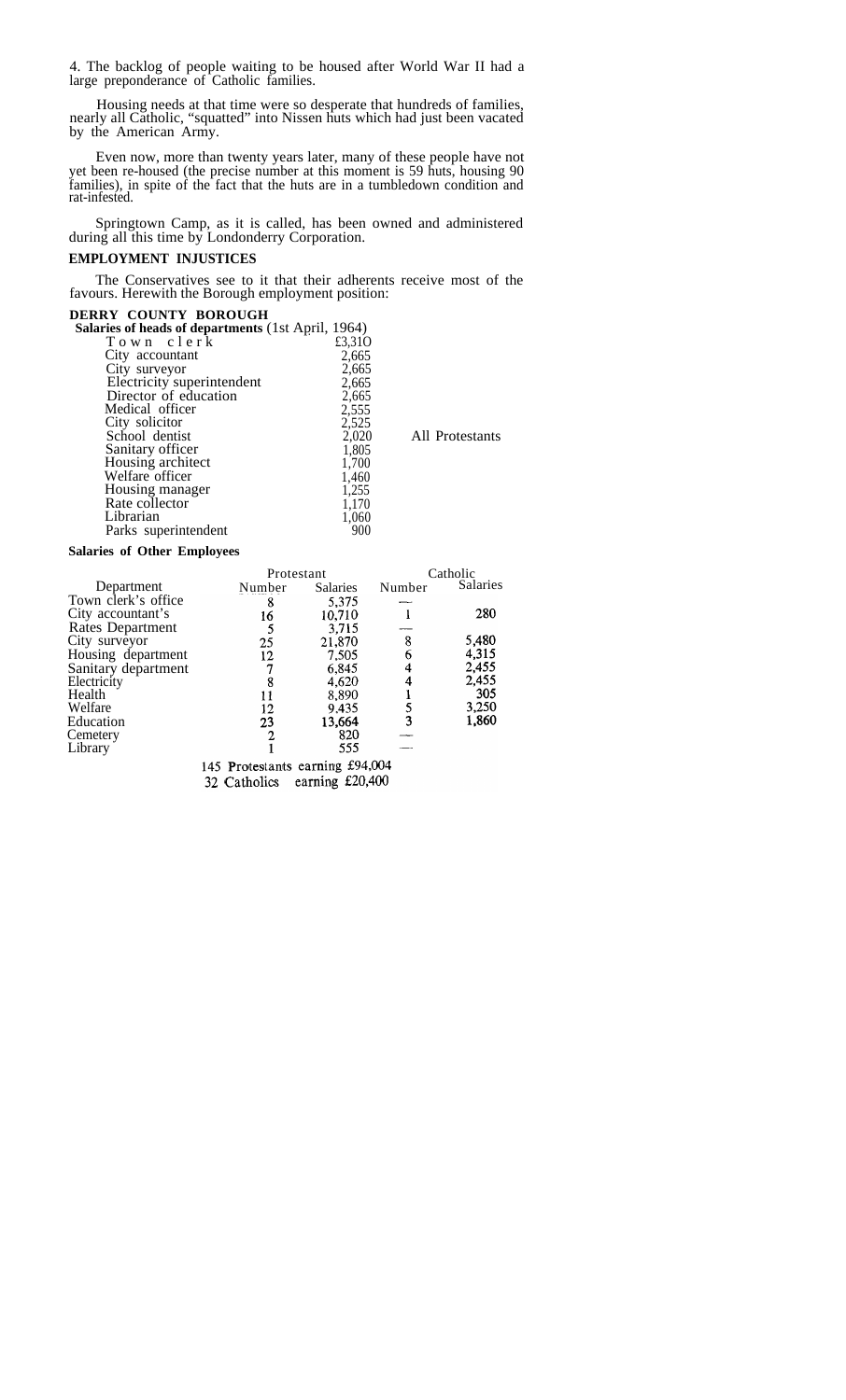The British taxpayer keeps the Northern Ireland state in existence with an annual grant of over forty-six million pounds.

Then there are the national and diplomatic services of the United Kingdom, The Royal Mint, Civil List, National Debt, United Kingdom Parliament and other Imperial expenditures. If the Northern Ireland Parliament was paying its share of all these expenses it would have to find in addition something like fifty-five million pounds.

Because of what Northern Ireland is costing Britain, coupled with the fact that The Government of Ireland Act 1920 gives the Westminster Parliament complete authority over the Parliament at Belfast, do you not at least feel you owe it to yourselves to investigate matters in Northern Ireland, and if you find injustices to put things right?